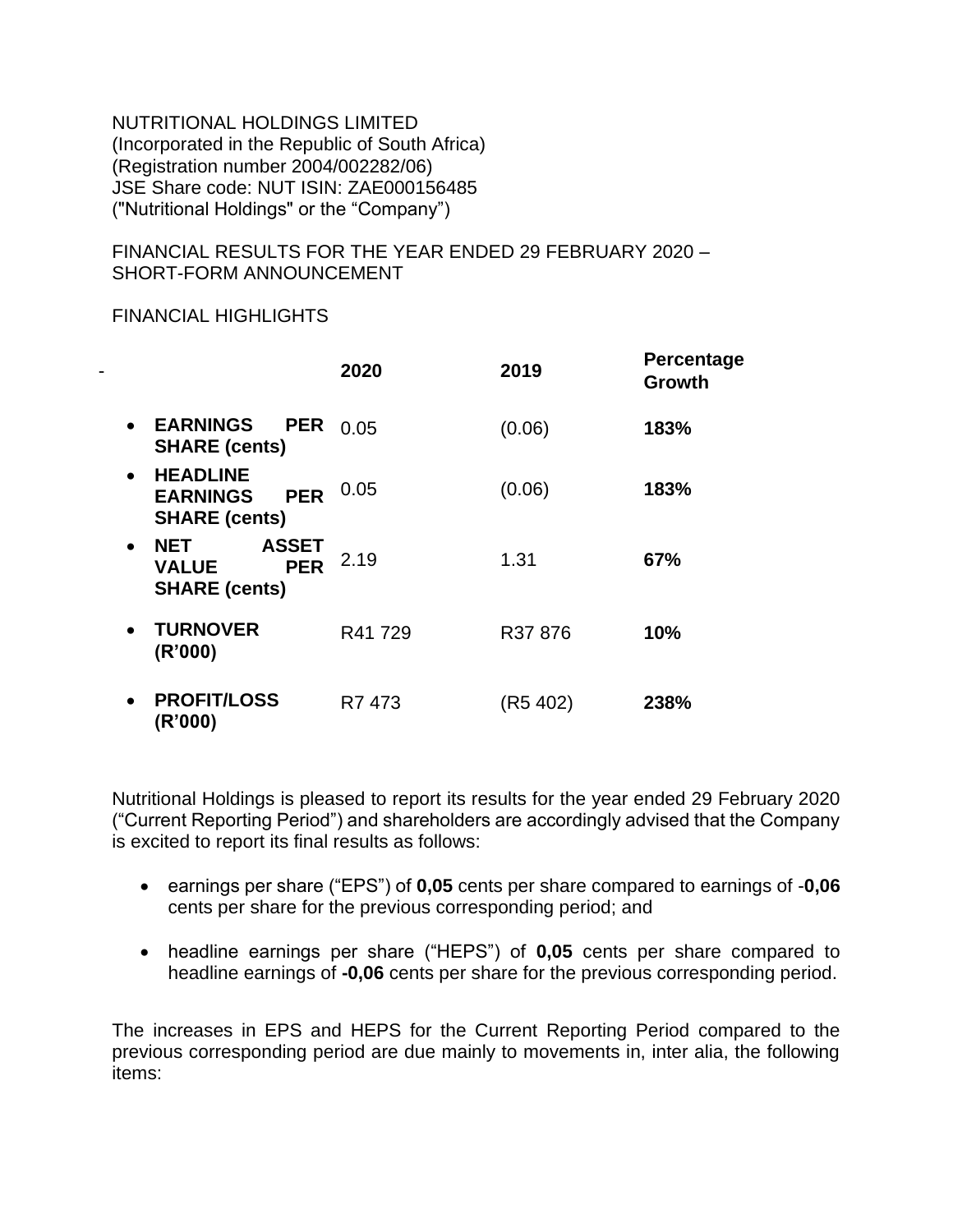- 1. The welcomed and impressively pleasing profit is as a result of efficient execution of a strategic plan by the CEO of Nutritional Holdings to sign an interim management agreement for Nutritional Holdings to manage Ukusekela Holdings for the sole profit and loss of the duration of the management agreement. The proposed acquisition which the led to the signing of a the interim management agreement has borne fruit and bodes well for future quarter on quarter growth and expected positive cash flows. The global trend for Cannabis sector companies has achieved triple digit growth and this achievement further illustrates that the company is on track to mirror its global counterparts in delivering impressive profits in both the short and medium term. The largest factor in achieving the profit must be attributed to exponential demand and resultant growth in the sale of Cannabis associated products interalia; "The Ultimate Immune Booster with Cannabis Extract." This aligns with Nutritional Holdings CEO's vision in the proposed acquisition of Ukusekela. NUTs roll-out plan globally is to tie up with major pharmaceutical companies in Europe and Africa to distribute its CBD products. A detailed announcement will follow in the near term. Interruptions as a result of the pandemic which caused production in many industries to come in marginally lower than previous years, has in fact acted as a catalyst to proving sustainability of the Cannabis arm of Nutritional Holdings which through the vision of the CEO has been largely instrumental in offsetting the debt of Nutritional Holdings and presenting a welcoming profit to all shareholders for the first time in several years.
- 2. Ukusekela Holdings is a leader in research and development of the Cannabis and Herbal market and is strategically placed to take advantage of the recent unprecedented spike in demand and awareness for its immune boosting supplement and other cannabis infused products.

Interruptions as a result of the pandemic which caused production in many industries to come in marginally lower than previous years, has in fact acted as a catalyst to proving sustainability of the Cannabis arm of Nutritional Holdings which through the vision of the CEO has been largely instrumental in offsetting the debt of Nutritional Holdings Limited and presenting a welcoming profit to all shareholders for the first time in several years.

Following our previously announced restructuring actions, we have substantially reduced our expense and cash burn. Our marketing and R&D investments are being re-allocated to programs with high-return potential in order to drive sales.

We have already proven we can deliver 3 digit gross margin and are confident that we can surpass that level as we work toward higher capacity and economies of scale across our facilities as demand for our cannabis products continue to grow. In the meantime, we are focused on further optimizing our operating footprint through a full end-to-end strategy that looks at people, process, technology, and infrastructure that we believe will lead to best in class sustainable margins over time.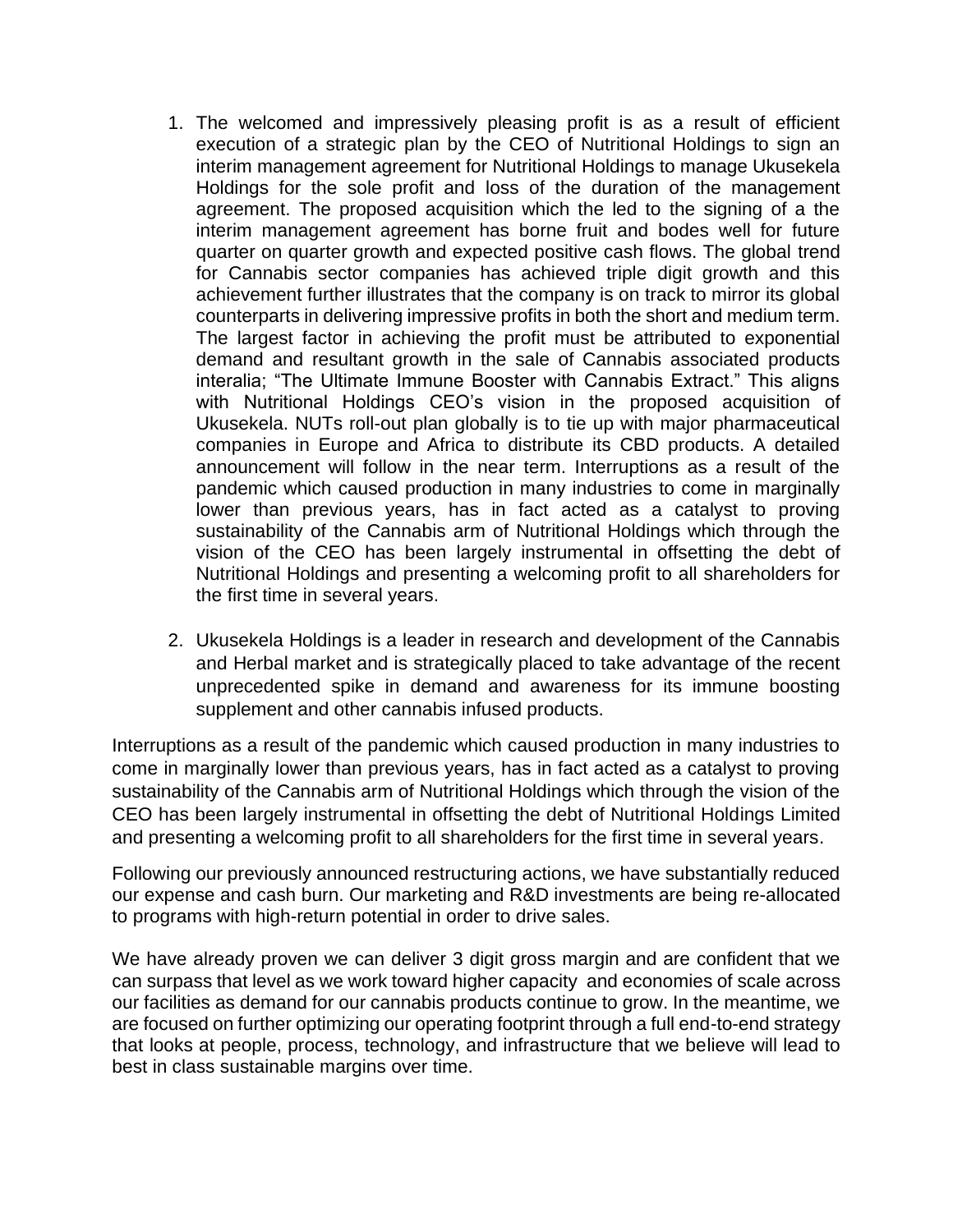With the relaxation of the lockdown, Nutritional Holdings intends on implementing the following key strategic "Action Plan" as follows:

- 1. Global Kiosks in all regional markets across Africa with an internet driven backend support e-commerce and nationwide delivery of products.
- 2. Nutritional Foods to now supply Instant Meals to the Gulf Region through existing relationships held with the current Nutritional Holdings CEO via a contract exceeding R250 000 000,00 per annum.
- 3. Nutritional Holdings has secured sales avenues nationally for the Ultimate Immune Booster and has forecasted sales of R83 000 000,00 over the next 6 months.
- 4. Nutritional Holdings has developed a formula for medical cannabis edibles through Nutritional Foods factory that will infuse cannabis extract with Instant meals for use by Cancer / terminally ill patients. Nutritional Holdings has been in ongoing discussions with the Oncology Fraternity since March 2020 and will be rolling out sample product within the month of September 2020. Approximate market value is in the region of R500 000 000.00 per annum in Africa and R2 500 000 000.00 globally.

The CEO is currently reviewing its dividend policy to create shareholder and stakeholder value.

The industrial, medical and recreational potential of the cannabis plant is touted as being worth between \$150bn and \$250bn. South Africa could be a world leader in this emerging industry, and Nutritional Holdings under its new regime aims to be the market leader.

As per the State of the Nation Address:

One particular point raised in the President's address focused on the future of cannabis in South Africa with Ramaphosa said, "This year we will open up and regulate the commercial use of hemp products, providing opportunities for small-scale farmers; and formulate policy on the use of cannabis products for medicinal purposes, to build this industry in line with global trends. The regulatory steps will soon be announced by the relevant ministers".

This in essence enables Nutritional Holdings to broaden its product offering local and with its massive head start with facility and marketing will ensure it obtains and maintains market leadership.

## COVID-19

Whilst many industries were forced into temporary lockdown – The cannabis industry as a result of its medicinal benefits boomed as consumers utilised our Ultimate Immune Booster with cannabis extract as an aid in boosting their immunity. Nutritional Holdings staff showed unreserved support for the hygiene, social distancing and team and shift dedensification measures implemented. The Group's infection rate has been low.